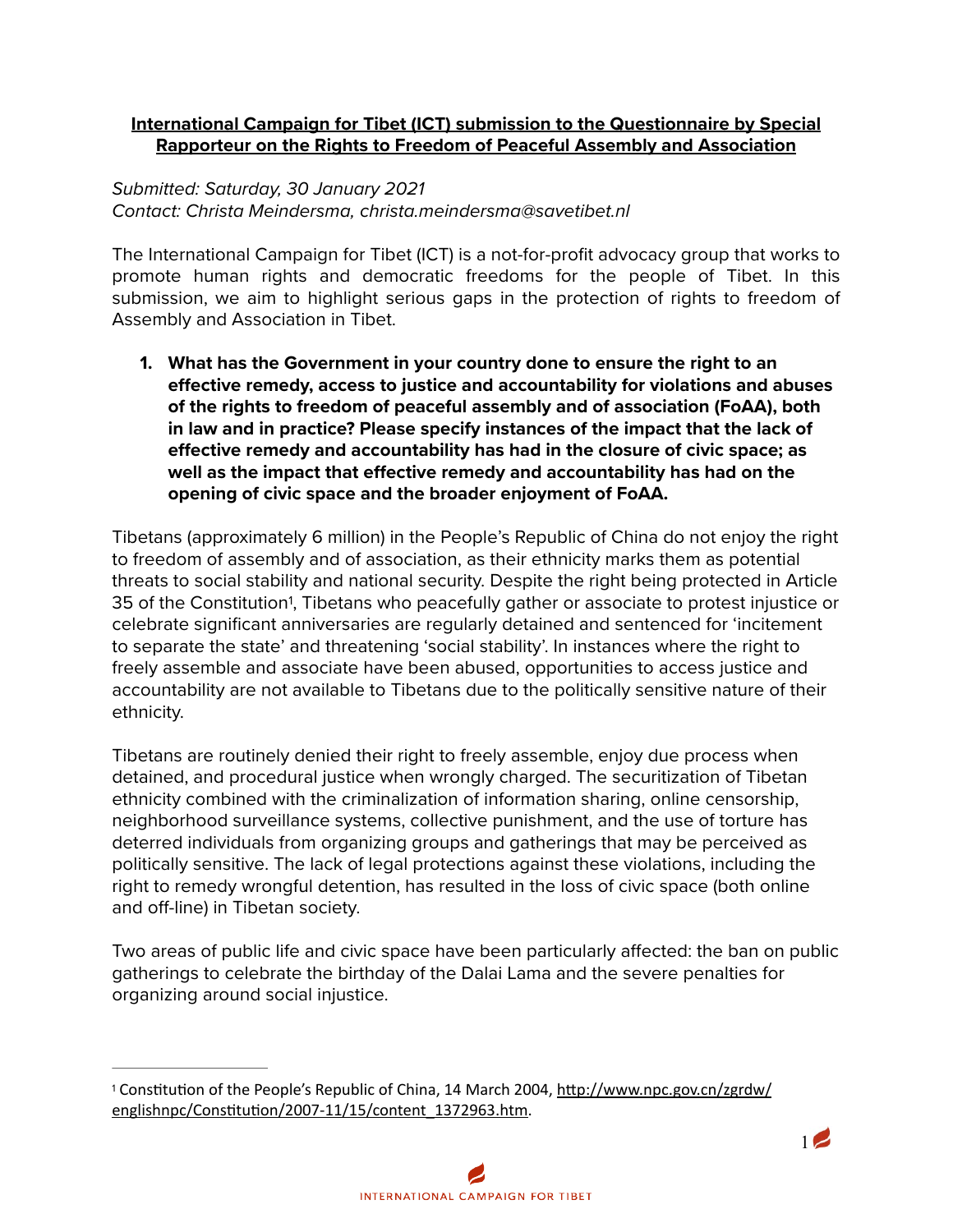## *1) The ban on public gatherings to celebrate the birthday of the Dalai Lama has resulted in loss of community events*

<span id="page-1-5"></span>The Tibetan people, whether in the Tibet Autonomous Region or in the Tibetan areas in Sichuan, Yunnan, Qinghai and Gansu provinces of the People's Republic of China have a historical bond with their spiritual master the Dalai Lama. According to Tibetan tradition, the devotees gather together for a religious ritual on his birthday that includes an incense-burning ceremony[.](#page-1-0)<sup>[2](#page-1-0)</sup> Tibetans also undertake meritorious actions, such as saving animals from being killed and dedicating accumulated merit to their spiritual masters. In the lead up to and on the Dalai Lama's birthday ( $6<sup>th</sup>$  July), Chinese authorities have used administrative ordinances and law enforcement to ban Tibetan gatherings and prayers.<sup>3</sup> These bans have been more explicit since 2008[.](#page-1-1) For example, in 2011, security personnel were deployed in Nyitso village, Tawu, (Chinese: Daofu), Kardze (Chinese: Ganzi) Tibetan Autonomous Prefecture in Sichuan to prevent peaceful celebrations of the Dalai Lama's birthday, and thousands of Tibetans were stopped from making offerings at a holy mountain during the early hours of the Dalai Lama's birthday[.4](#page-1-2)

<span id="page-1-8"></span><span id="page-1-7"></span><span id="page-1-6"></span>In 2013, two Tibetans were shot in the head and at least eight others seriously injured after police opened fire at unarmed Tibetans who had gathered to offer prayers on the Dalai Lama's birthday, at a sacred mountain in Nyitso, Tawu, (Chinese: Daofu), Kardze (Chinese: Ganzi) Tibetan Autonomous Prefecture in Sichuan Province . A Tibetan monk [5](#page-1-3) in Kumbum monastery in Qinghai Province highlighted the effect of such bans on public life, telling a journalist "We'll celebrate his [Dalai Lama's] birthday at our homes privately but we'll never do it in the open"[.6](#page-1-4)

<span id="page-1-9"></span>*2) Restrictions and severe penalties for organizing around social injustice has led to loss of civic spaces and civil society* 

<span id="page-1-2"></span><sup>[4](#page-1-7)</sup> "Shooting in Tawu on Dalai Lama's birthday: update" International Campaign for Tibet, July 26, 2013, https://savetibet.org/shooting-in-tawu-on-dalai-lamas-birthday-update/

<span id="page-1-3"></span>[5](#page-1-8) Ibid



<span id="page-1-0"></span> <sup>&</sup>quot;Thousands Wish the Dalai Lama a Happy Birthday in Dharamshala" [2](#page-1-5)

July 7, 2012 (accessed on January 19, 2021) https://www.dalailama.com/news/2012/thousands-wishthe-dalai-lama-a-happy-birthday-in-dharamshala

<span id="page-1-1"></span><sup>&</sup>lt;sup>[3](#page-1-6)</sup> Wary Tibetans mark Dalai Lama's birthday quietly in China, Reuters, July 6, 2013, https:// www.reuters.com/article/us-china-tibet-dalailama-idUSBRE96502H20130706; "China Blocks Public Gatherings in Tibetan Areas in Advance of Dalai Lama's Birthday" Radio Free Asia, June10, 2015, https:// www.rfa.org/english/news/tibet/blocks-06102015160216.html; China Deploys Police, Restricts Online Discussion in Malho Ahead of Dalai Lama's Birthday, Radio Free Asia, July 5, 2018, https://www.rfa.org/ english/news/tibet/birthday-07052018151848.html.

<span id="page-1-4"></span><sup>&</sup>lt;sup>[6](#page-1-9)</sup> Wary Tibetans mark Dalai Lama's birthday quietly in China, Reuters, July 6, 2013, https:// www.reuters.com/article/us-china-tibet-dalailama-idUSBRE96502H20130706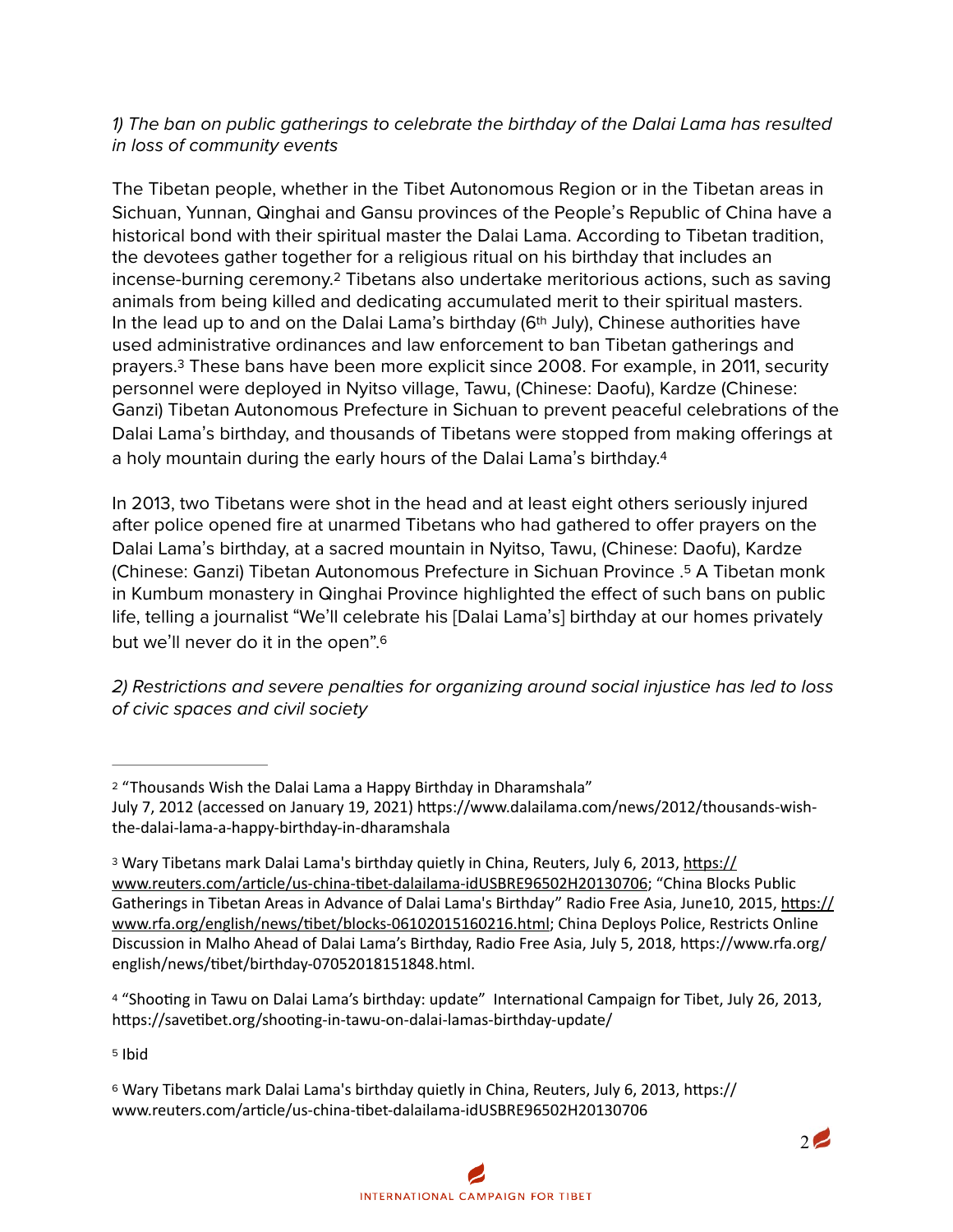Numerous arrests and mistreatment of individuals who have peacefully gathered to express concerns about local government corruption, environmental destruction, language education or freedom of speech have led to the loss of civic spaces and civil society.

The two cases of Anya Sengdra and Tenzin Nyima illustrate the lack rights to freedom of assembly and the subsequent loss of civic space.

The case of Tibetan nomad activist Anya Sengdra exemplifies government repression of individuals who have peacefully assembled with legitimate concerns. On 6 December 2019, Sengdra was sentenced for "the crimes of provoking troubles, forming a mob to disturb social order, and other evil cases" by the Gade (Chinese: Gande) County people's court in Golog (Guoluo) Prefecture in Qinghai province. He was detained after peacefully campaigning against corruption and for criticizing government policies. Since 2014, Sengdra founded a volunteer organization with other local Tibetan nomads to fight against local authorities' abuse of power. When Sengdra invoked his right to appeal his sentence, his appeal was dismissed.

While Sengdra's case demonstrates the effects of peaceful association, Tenzin Nyima's case highlights the sometimes deadly consequences of peacefully protesting. On 9 November 2019, the 19-year-old Tibetan monk was detained for staging a small protest with three other monks from a local monastery in Wonpo, Kardze (Ch: Ganzi) Tibetan Autonomous Prefecture, Sichuan province. Nyima had briefly distributed leaflets and shouted slogans calling for Tibetan independence outside the local Wonpo government office. The protests occurred as local officials increasingly put pressure on forcibly resettled nomads and local residents to publicly praise the government's "Poverty Alleviation" program.

When released after 6 months in detention, Nyima was re-arrested for sharing the news of the initial arrest online. In October 2020, two months into his second arrest, Nyima was released to his family for medical reasons. Hospital records show Nyima was paralysed and unconscious. Due to the severe nature of his condition, Nyima was discharged from two hospitals. He died soon after on 19 January 2021.

The two cases highlight the harsh consequences of expressing genuine grievances and socially organsing to assemble or associate to seek resolutions. Their treatment is designed to dissuade other Tibetans from engaging in civic organization.

Hundreds of local Tibetans protested against the Chinese mining activity at the Gongngon Lari mountain in Amchok township, Sangchu (Xiahe) county, Kanlho (Gannan) Tibetan Autonomous Prefecture in Gansu province, on May 31, 2016. The Tibetans assembled to stage their protest after their concerns about exploitation of their land, environment and spirituality have been ignored for more than two decades, said a local Tibetan with firsthand knowledge of the protest. In the past, protest have been staged at the same location in the form of self-immolations on two occasions in November 2012.

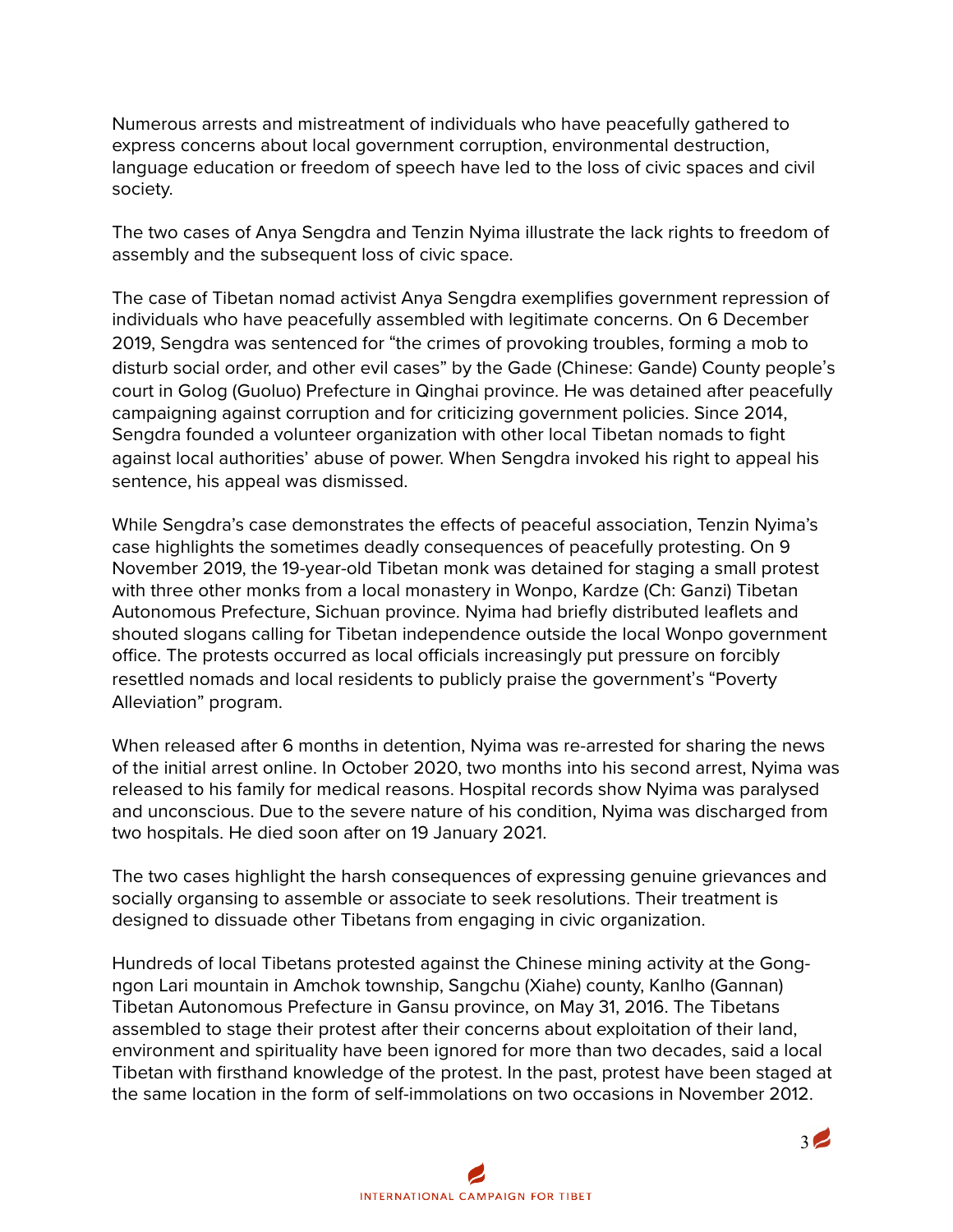With no accountability or effective remedy to stop mining, the local Tibetans assembled at the site to express their collective concern. But the police dispersed the protesters, and the local authorities undertook no measures to remedy the concerns over mining project. It is common for Tibetans to face arrest and imprisonment for expressing their concern over state projects. [7](#page-3-0)

<span id="page-3-3"></span>On November 3, 2014, hundreds of Tibetans assembled in Sangchu to walk to the Sangchu County government headquarters to raise their concerns over unfair compensation for land in their home areas. The unarmed demonstraters were blocked by club wielding policemen and metal barricades erected to stop them marching to the county government headquarters. Although not captured in a video clip circulating on social media, a Tibetan in the clip could be heard that the police were beating the demonstrators. [8](#page-3-1)

<span id="page-3-4"></span>Similarly, hundreds of Tibetans in Hortsang township in Sangchu county assembled peacefully to protest against seizure of their farmland on March 16 and 17, 2014. The farmlands were seized to construct highways to carry out mining and other industrial activities emitting harmful gases polluting the environment and destroying livestock[.9](#page-3-2) Some of the protestors were detained. A local Tibetan, name withheld for security reasons, then told the Radio Free Asia that "They have been digging for gold for years knowing fully well of the Tibetan concerns over its effects on the environment. The Tibetans have appealed to the authorities several times but there has been no positive response". "Our resistance to the exploitation of our environment did have an impact in slowing down the projects, but our concerns are being drowned by the strong support for the projects by the local county authorities."

The Communist Party of China considers grassroots Tibetan associations as corroding their power and influence at the local level. In recent years, such associations have been labeled as evil gang and imprisoned under the government of China's three year political-legal campaign (2018-2020) to crack down on "organized crime". For example, Sangchu (Xiahe) County People's Court in Kanlho (Gannan) Tibetan Autonomous Prefecture, Gansu Province, sentenced ten Tibetans, all members of a volunteer group called Namlha Monastery's Folk Management Committee, to prison terms ranging from

<span id="page-3-5"></span>

<span id="page-3-0"></span><sup>&</sup>lt;sup>[7](#page-3-3)</sup> Tibetans in Amchok protest mining project at holy Gong-ngon Lari mountain, International Campaign for Tibet, May 31, 2016, https://savetibet.org/tibetans-in-amchok-protest-mining-project-at-holy-gong[ngon-lari-mountain/](https://savetibet.org/tibetans-in-amchok-protest-mining-project-at-holy-gong-ngon-lari-mountain/)

<span id="page-3-1"></span><sup>&</sup>lt;sup>[8](#page-3-4)</sup> Tibetan demonstrations over land, education policy, International Campaign for Tibet, November 4, 2014, https://savetibet.org/tibetan-demonstrations-over-land-education-policy/#1

<span id="page-3-2"></span><sup>&</sup>lt;sup>[9](#page-3-5)</sup> Hundreds of Tibetans Protest Land Seizure Over Gold Mining Activities, March 22, 2014, Radio Free Asia, https://www.rfa.org/english/news/tibet/protest-03222014220107.html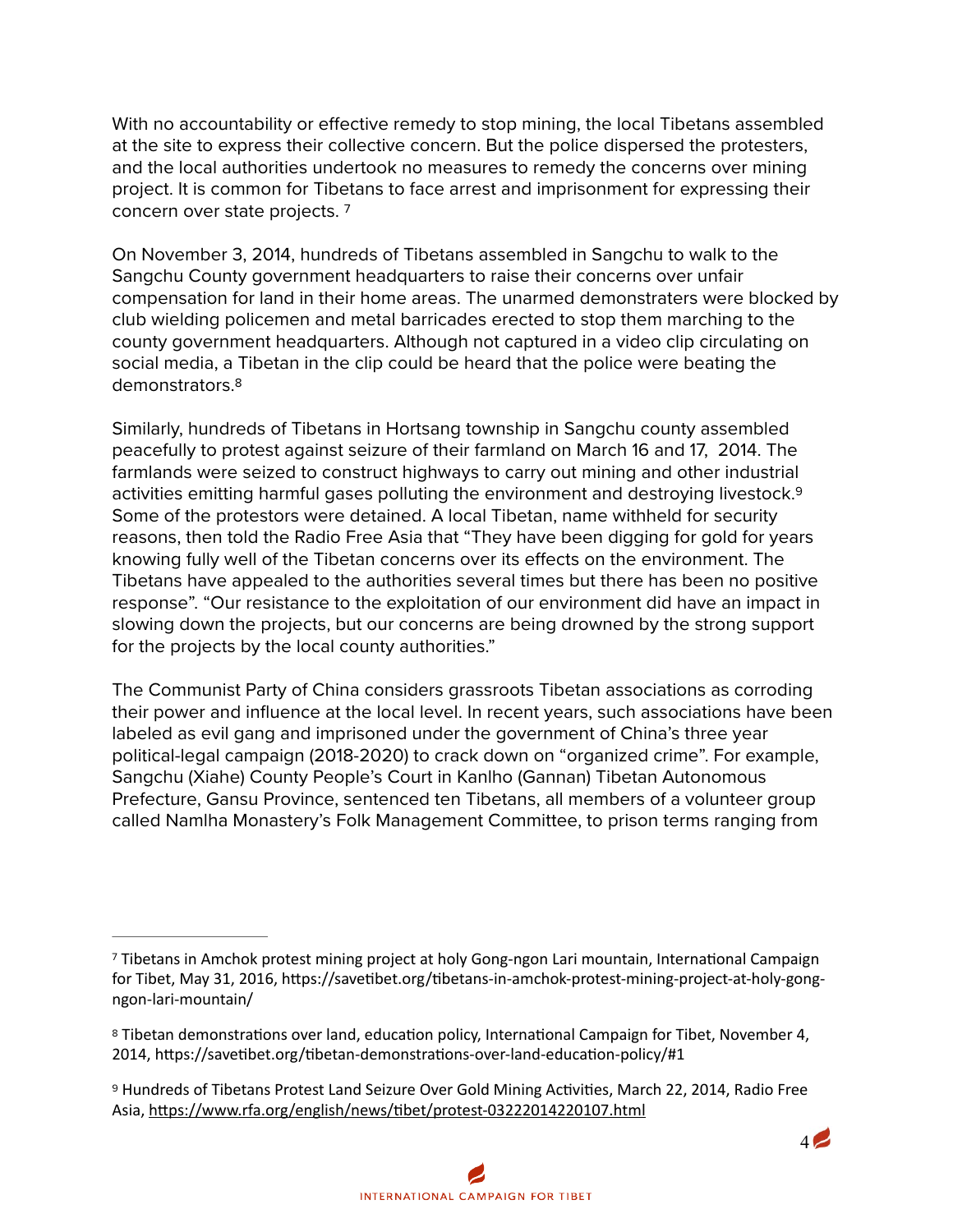nineto 14 years after a two-day trial on June 28-29, 2020.  $10$  The ten Tibetans were respected community leaders who in 2013 requested compensation to local Tibetans for their property damage from state highway projects; raised concerns about construction of a slaughterhouse in their hometown in 2012; and raised funds and procured a piece of abandoned land for their local Namlha (Nanmula) monastery's use.

<span id="page-4-3"></span>**2. Some groups face particular obstacles to their rights to FoAA and are at even greater risk of violations of such rights, due to intersecting forms of discrimination (including but not exhaustively women and girls, persons with disabilities, indigenous groups, LGBT persons, children, etc.) How has this translated into further gaps in access to justice and accountability? What are their specific situations, views and needs to ensure that these groups have access to justice and accountability?** 

In general, Tibetans in the People's Republic of China are at greater risk of their rights to FoAA being violated due to their distinct ethnic identity. This has meant Tibetans are unable to organize to seek remedy for social injustices in areas of environmental safety, religious freedom, language education, discrimination in the labour market, and government corruption. The absence of legal protections that allow Tibetans to peacefully assemble and associate, and seek redress through the court has led to a rise in solo protests.

## *Rise in solo protests by Tibetans*

<span id="page-4-4"></span>In the light of the Chinese authorities' closing down all possible avenues for peaceful assembly and association to Tibetans, there has been a trend of peaceful solo protests since around 2014.<sup>[11](#page-4-1)</sup> There appears to be a correlation between the occurrence of solo protests in two areas, mostly Ngaba (Aba) and Kardze (Ganzi), and high levels of securitization.

There have been 38 solo protests by Tibetans from 2014 to October 4, 2018.<sup>[12](#page-4-2)</sup> Other protests may have occurred that are not known to the International Campaign for Tibet, given the tight constraints placed by Chinese authorities on information and the dangers Tibetans face in sharing news from inside Tibet.

One particular form of solo protest is self-immolations. From 2009, up until today, 156 Tibetans have self-immolated in Tibet. The latest case only became public recently

<span id="page-4-2"></span>[12](#page-4-5) Ibid

<span id="page-4-5"></span>

<span id="page-4-0"></span> $10$  New report exposes fraudulent "anti-gang" trial of "Sangchu 10" Tibetans, International Campaign for Tibet, October 1, 2020, https://savetibet.org/new-report-exposes-fraudulent-anti-gang-trial-ofsangchu-10-tibetans/

<span id="page-4-1"></span><sup>&</sup>lt;sup>[11](#page-4-4)</sup> Brave solo protests show Tibetans' remarkable courage and steadfast loyalty to the Dalai Lama, International Campaign for Tibet, October 11, 2018, https://savetibet.org/brave-solo-protests-show-&betans-remarkable-courage-and-steadfast-loyalty-to-the-dalai-lama/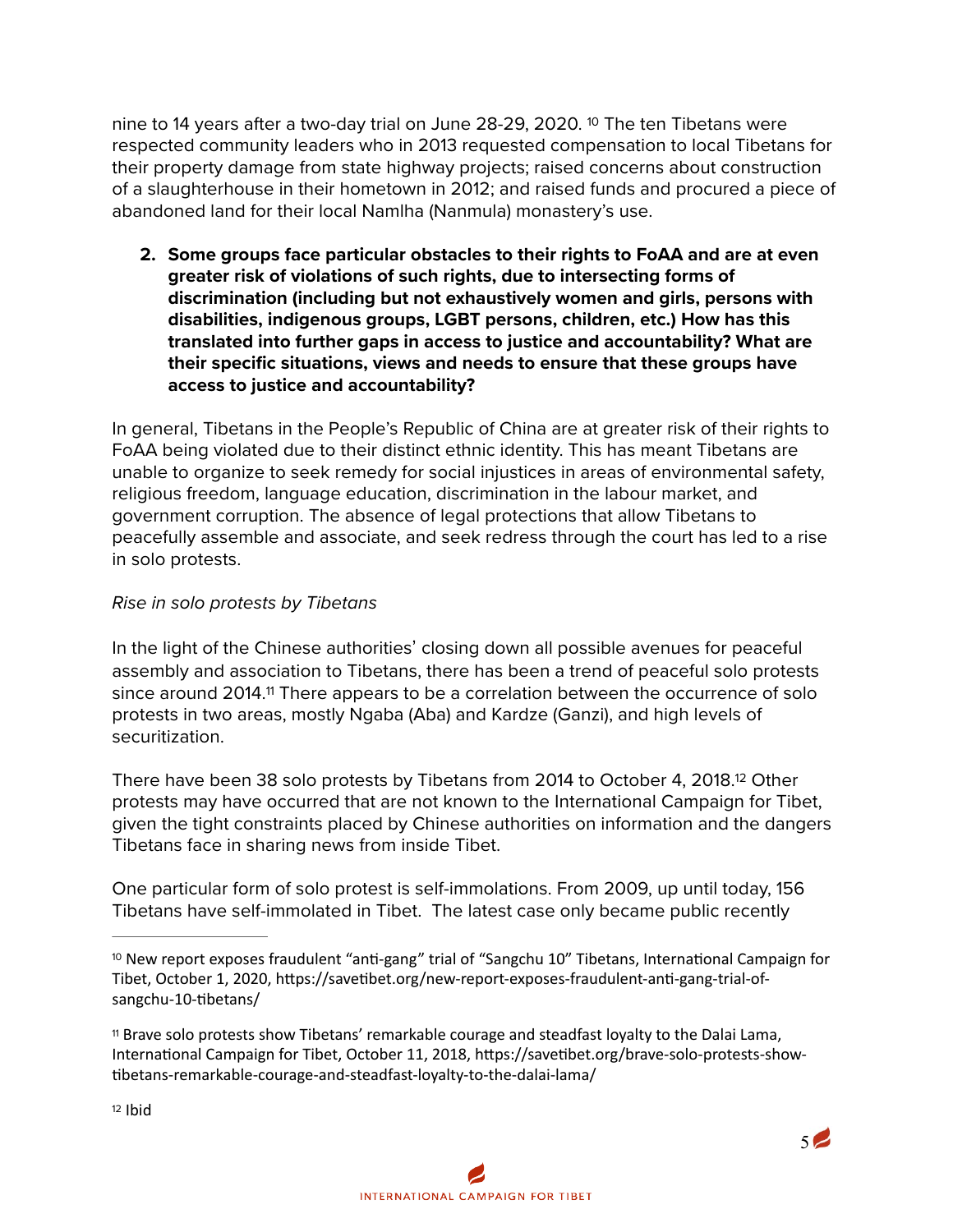though it occurred in 2015, due to the severe restrictions cited above. 26-year-old Shurmo died after lighting his body on fire around 1 pm on Sept. 17, 2015. His selfimmolation occurred near a bus station in his native Shagchukha village in Nagchu county in Nagchu prefecture of the Tibet Autonomous Region[.13](#page-5-0)

<span id="page-5-1"></span>The Tibetan monastic community as a group continues to face obstacles in exercising their right to peaceful assembly. The monastic community has for decades come together to lead human rights grievances of the Tibetan people against the state or to bring positive changes to the society. However, ever since the pan-Tibet protests in 2008, the monastic community has come under extra scrutiny by the authorities to prevent embarrassing future demonstrations against the state policies.

In order to curb their organizing capabilities, the government of China has taken measures to control their assembly and routine activities. Such measures include downgrading the nominal autonomy of the monks to elect their committees in the monasteries first introduced in 1962 and reinstated in 1980 after the Cultural Revolution. Unlike the past practices of monks electing their members to the "Democratic Management Committees", the government of China installed management committees since 2011 and directly appoints communist cadres to the management committees overseeing the activities of the monks in monasteries for "political stability" and "to establish harmonious monasteries".

In order to control the ideologies of the monastic community from assembling against the state's repression, the community has been subjected to state policies to sinicize their faith through the official Sinicization of religion policy in effect since the 19<sup>th</sup> Party congress in October 2017. Sinicization require the Tibetan monastic community to conform to the Chinese society, Party leadership and its core values. The state also implements another official policy termed as "Four standards for being advanced monks and nuns" on the monastic community since 2018. The four standards policy require the monastic community to be loyal to the Communist Party of China and embrace socialism with Chinese characteristics. State officials conduct relentless "re-education" classes in the monasteries and nunneries in implementation of the official policies of "Sinicization" and "four standards".

Owing to the overall stepped-up controls on the monastic community in Tibet, the monks and nuns have had faced obstacles from assembling peacefully to air their grievances against the state's repression on the Tibetan people and on monastic group in particular.

**3. How do you think the work of the Special Rapporteur can contribute to greater accountability for violations of the rights to FoAA and how can he concretely contribute to ensuring effective access to justice of persons exercising these fundamental freedoms?** 



<span id="page-5-0"></span>[<sup>13</sup>](#page-5-1) https://www.savetibet.eu/latest/news/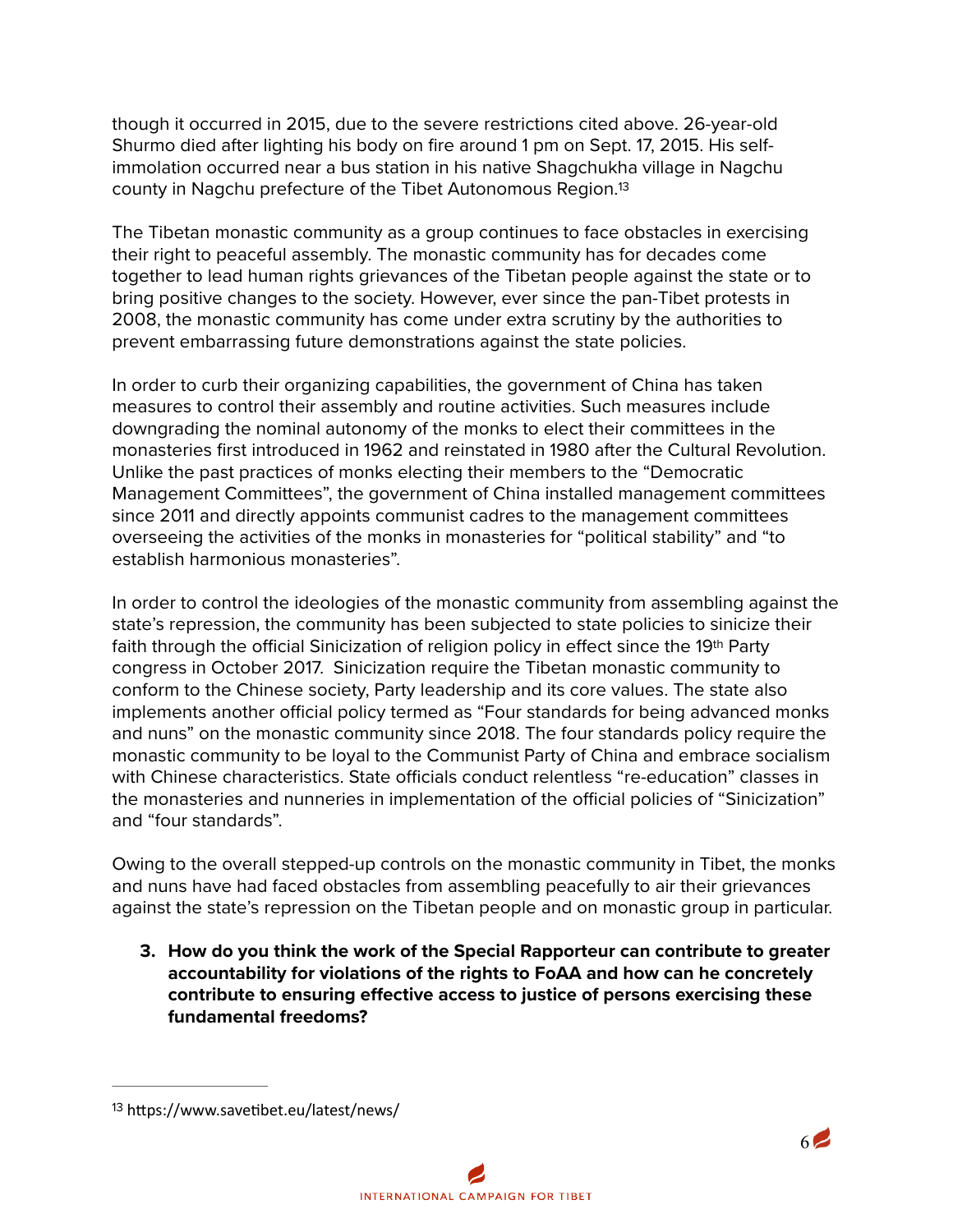**A. Can you name measures and policies taken by a State or the UN that you think have been especially effective to ensure access to justice and accountability in the context of FoAA? Do you have any examples of good practices or strategies put forward by civil society to overcome the restrictions that individuals and organizations face in trying to access justice and accountability for violations of their rights to FoAA** 

One measure that can help ensure access to justice in the context of FoAA and other civil and political rights is the promotion of a legal system with clear laws, which are enforced fairly and in a predictable and consistent manner so that individuals can seek justice without risk of detention. Procedural justice, which includes the right to a lawyer, to know your charge, to a defence, and to a fair trial and appeals process, is also essential in ensuring individuals who are unfairly detained can seek redress through the legal system.

The work of the Special Rapporteur is extremely important in order to ensure respect for the right to freedom of assembly and association by Tibetans in the PRC. It is important that the Special Rapporteur on FoAA asks the government of the PRC for information about individual cases of Tibetans arrested for peacefully exercising their right to FoAA. This is crucial to their chances of being released and survival.

Of particular importance is the statement by UN experts in June 2020 calling for the establishment of an independent United Nations monitoring mechanism of the human rights situation in the PRC, in particular in Tibet. It would also be helpful if the Special Rapporteur would ask to visit individuals who are imprisoned for exercising their right to FoAA.

**B. Can you share an inspiring story of how legal practitioners contributed to enjoyment of someone**'**s right to FoAA or the access to justice and accountability of someone exercising their right to FoAA?** 

N/A

### **Peaceful Assembly**

**A. In your opinion, which measures and policies would have to be adopted in order to remove existing obstacles in access to justice and accountability for violations of the right to freedom of peaceful assembly? For example, how could protection of this in the context of law enforcement be increased, specifically regarding deprivation of liberty and use of force? Please specify if such measures exist in law but are not being applied.** 

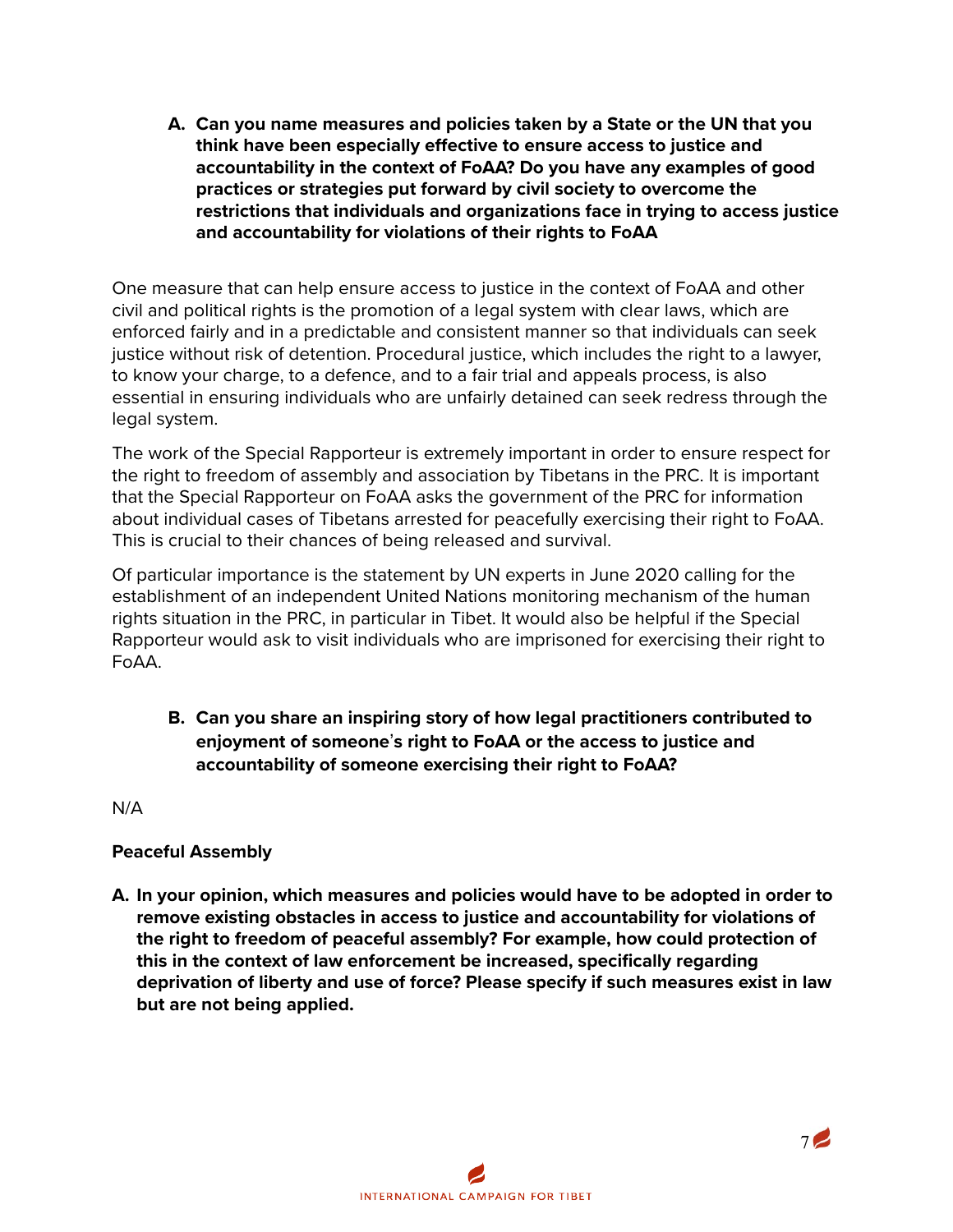<span id="page-7-3"></span>The Chinese Criminal Procedural Law (2012) lacks basic safeguards and rights pertaining to fair trial, deprivation of liberty, and the use of force, as enshrined in international human rights treaties[.](#page-7-0)<sup>[14](#page-7-0)</sup>

<span id="page-7-4"></span>As also stated in the Concluding Observations of the Committee Against Torture in its review of China in 2015, Chinese Communist Party Politics and Law Committees should be "prevented from undertaking inappropriate or unwarranted interference with the judicial process"<sup>[15](#page-7-1)</sup>, and thereby refrain from inhibiting judicial independence and autonomy of courts and judges. As with the issue of torture and ill-treatment, lack of judicial independence is a major obstacle for safeguarding the right to freedom of assembly and association.

- **B. In your opinion, which measures could be taken to help legal practitioners to be able to better support you or those exercising their right to freedom of peaceful assembly? In the context of exercising your freedom of assembly (for example, as a protester or as an organizer) have you sought the services of lawyers before, during or after assemblies?** 
	- **If the answer is no, please provide details regarding the reasons (for example possible barriers in legislation or economic reasons).**

In our advocacy and research work, we have found it to be rare for Tibetans to seek the assistance of lawyers prior to protests, as there is a perception that the law does not protect Tibetans in practice. This was demonstrated by the language rights advocate Tashi Wangchuk who made numerous and failed attempts to secure legal representation for his language rights advocacy[.](#page-7-2)<sup>[16](#page-7-2)</sup>

<span id="page-7-5"></span>**C. Are there existing barriers, in law and in practice, for lawyers to be able to protect those exercising their right to freedom of peaceful assembly in your country? Are lawyers able to participate in peaceful assemblies as monitors? If the answer is yes, are they being targeted for their work? Please provide details.** 

There are many barriers, in law and practice, for lawyers to be able to protect and defend those exercising the right to FoAA in the PRC. Chinese defence lawyers who defended Tibetans arrested for, inter alia, exercising their right to FoAA have reported that they

<span id="page-7-0"></span><sup>[14](#page-7-3)</sup> Barriers to Exercising the Right to a Fair Trial in Tibet, TCHRD, July 2020. https://tchrd.org/wp-content/ uploads/2020/07/TCHRD-fair-trial-report-final-July-2020-1.pdf

<span id="page-7-1"></span><sup>[15](#page-7-4)</sup> CAT, Concluding observations on the fifth periodic report of China, CAT/C/CHN/CO/5, para. 23 d, 3 February 2016; https://docstore.ohchr.org/SelfServices/FilesHandler.ashx? enc=6QkG1d%2FPPRiCAqhKb7yhslEE2YuVt8GA5WKG3GEX%2BZEXqjnsVnWP%2BkQ6f9cmzWcEPJYdFWE XvIFmDTE3WtKbIKZXAKr5OVTwnh86Q4GNZXSmrqMf55xyaMPMcFusW3o2

<span id="page-7-2"></span> $16$  New York Times, 22 May 2018, 'A Tibetan tried to save his language. China handed him 5 years in prison', https://www.nytimes.com/2018/05/22/world/asia/tibetan-activist-tashi-wangchuksentenced.html.